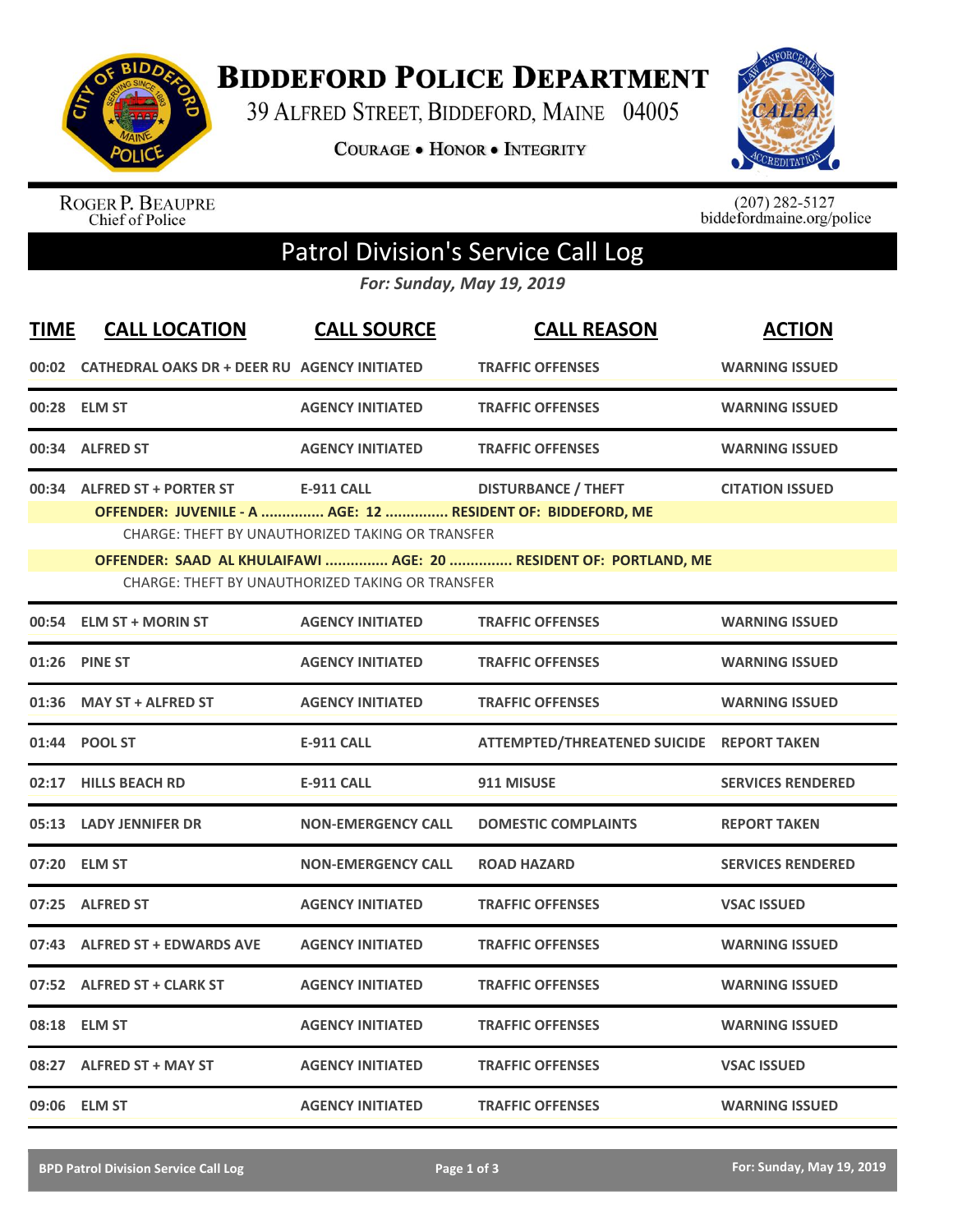| <b>TIME</b> | <b>CALL LOCATION</b>                                                       | <b>CALL SOURCE</b>                                                                                                                                              | <b>CALL REASON</b>                                                        | <b>ACTION</b>             |
|-------------|----------------------------------------------------------------------------|-----------------------------------------------------------------------------------------------------------------------------------------------------------------|---------------------------------------------------------------------------|---------------------------|
|             | 09:17 ELM ST + FOREST ST                                                   | <b>AGENCY INITIATED</b>                                                                                                                                         | <b>TRAFFIC OFFENSES</b>                                                   | <b>WARNING ISSUED</b>     |
|             | 09:20 PEARL ST                                                             | <b>E-911 CALL</b>                                                                                                                                               | 911 MISUSE                                                                | <b>SERVICES RENDERED</b>  |
|             | 09:42 FOREST ST                                                            | <b>AGENCY INITIATED</b>                                                                                                                                         | <b>TRAFFIC OFFENSES</b>                                                   | <b>WARNING ISSUED</b>     |
|             | 09:55 MAINE TPKE + ALFRED ST                                               | <b>AGENCY INITIATED</b>                                                                                                                                         | <b>TRAFFIC OFFENSES</b>                                                   | <b>VSAC ISSUED</b>        |
|             | 10:00 ALFRED ST + EDWARDS AVE                                              | <b>AGENCY INITIATED</b>                                                                                                                                         | <b>TRAFFIC OFFENSES</b>                                                   | <b>WARNING ISSUED</b>     |
|             | 10:07 WATER ST                                                             | <b>AGENCY INITIATED</b>                                                                                                                                         | <b>TRAFFIC OFFENSES</b>                                                   | <b>WARNING ISSUED</b>     |
|             | 10:08 ALFRED ST                                                            | <b>AGENCY INITIATED</b>                                                                                                                                         | <b>TRAFFIC OFFENSES</b>                                                   | <b>VSAC ISSUED</b>        |
|             | 10:30 ELM ST                                                               | <b>E-911 CALL</b>                                                                                                                                               | 911 MISUSE                                                                | <b>NO ACTION REQUIRED</b> |
|             | 10:37 ELM ST                                                               | <b>AGENCY INITIATED</b>                                                                                                                                         | <b>TRAFFIC OFFENSES</b>                                                   | <b>WARNING ISSUED</b>     |
|             | 10:44 ELM ST<br>OFFENDER: TYLER J HAMILTON  AGE: 20  RESIDENT OF: SACO, ME | <b>AGENCY INITIATED</b><br>CHARGE: POSSESSION OF MARIJUANA UNDER 21 YRS OLD- UP TO 1.25 OZ                                                                      | <b>TRAFFIC OFFENSES</b>                                                   | <b>CITATION ISSUED</b>    |
|             | 10:45 LINCOLN ST                                                           | <b>E-911 CALL</b>                                                                                                                                               | 911 MISUSE                                                                | <b>NO ACTION REQUIRED</b> |
|             | 11:04 COTTAGE ST + HILL ST                                                 | <b>E-911 CALL</b>                                                                                                                                               | <b>DISORDERLY CONDUCT</b>                                                 | <b>WARNING ISSUED</b>     |
|             | <b>11:48 HILL ST</b>                                                       | <b>AGENCY INITIATED TRAFFIC OFFENSES</b><br><b>CHARGE: OPERATING WHILE LICENSE SUSPENDED OR REVOKED</b><br><b>CHARGE: OPERATING WITH SUSPENDED REGISTRATION</b> | OFFENDER: MELISSA C MCKENNEY  AGE: 43  RESIDENT OF: OLD ORCHARD BEACH, ME | <b>CITATION ISSUED</b>    |
|             | 12:12 SOUTH ST + MCKENNEY DR                                               | <b>AGENCY INITIATED</b>                                                                                                                                         | <b>TRAFFIC OFFENSES</b>                                                   | <b>WARNING ISSUED</b>     |
|             | 12:19 SOUTH ST                                                             | <b>AGENCY INITIATED</b>                                                                                                                                         | <b>TRAFFIC OFFENSES</b>                                                   | <b>VSAC ISSUED</b>        |
|             | 12:27 HILL ST                                                              | <b>AGENCY INITIATED</b>                                                                                                                                         | <b>TRAFFIC OFFENSES</b>                                                   | <b>WARNING ISSUED</b>     |
|             | 12:33 SOUTH ST + SOUTHVIEW DR                                              | <b>AGENCY INITIATED</b>                                                                                                                                         | <b>TRAFFIC OFFENSES</b>                                                   | <b>WARNING ISSUED</b>     |
|             | 13:22 HIGHLAND ST                                                          | <b>NON-EMERGENCY CALL</b>                                                                                                                                       | <b>ANIMAL COMPLAINT</b>                                                   | <b>NO ACTION REQUIRED</b> |
|             | 13:26 SUMMER ST                                                            | <b>NON-EMERGENCY CALL</b>                                                                                                                                       | <b>HARASSMENT</b>                                                         | <b>SERVICES RENDERED</b>  |
|             | <b>13:31 MAIN ST</b>                                                       | <b>NON-EMERGENCY CALL</b>                                                                                                                                       | <b>CIVIL COMPLAINT</b>                                                    | <b>SERVICES RENDERED</b>  |
|             | 13:35 GRAYSON ST                                                           | <b>AGENCY INITIATED</b>                                                                                                                                         | <b>TRAFFIC OFFENSES</b>                                                   | <b>VSAC ISSUED</b>        |
|             | 13:35 BOULDER WAY                                                          | <b>NON-EMERGENCY CALL</b>                                                                                                                                       | <b>SHOPLIFTING</b>                                                        | <b>REPORT TAKEN</b>       |
|             | 14:03 ALFRED ST                                                            | <b>NON-EMERGENCY CALL</b>                                                                                                                                       | <b>COURT ORDERED CHECK IN</b>                                             | <b>SERVICES RENDERED</b>  |
|             | 14:13 ANDREWS RD                                                           | <b>NON-EMERGENCY CALL</b>                                                                                                                                       | <b>ANIMAL COMPLAINT</b>                                                   | <b>SERVICES RENDERED</b>  |